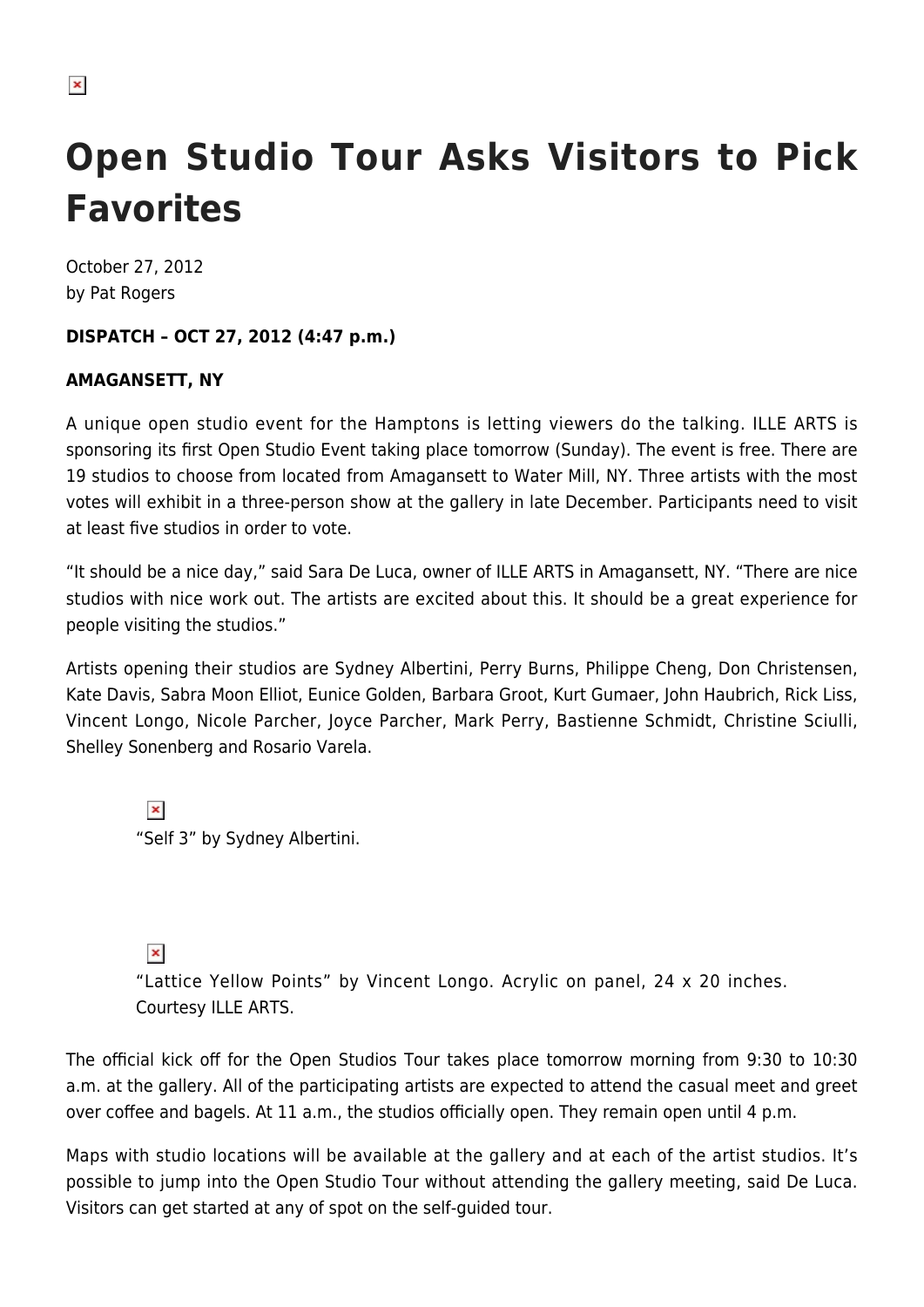$\pmb{\times}$ "Satellite-Dubai" by Perry Burns. Courtesy ILLE ARTS.

 $\pmb{\times}$ Collages by Nicole Parcher.

In order to vote, visitors must register at sign-in books located at every studio they visit. Sign-in sheets will then be cross-referenced with attendance records, explained De Luca. This is to ensure attendance in the studio tour and to avoid votes cast by those already familiar with artists participating in the event.

"Part of the point of the studio tour is to stimulate interest in the full-time artists who are working in the area," she said. "We want to make this a fun event and have people discover artists they might not know."

 $\pmb{\times}$ "On the Pond" by Barbara Groot, 2012. Acrylic and pastel on canvas, 40 x 48 inches.

 $\pmb{\times}$ 

Artwork by Joyce Parker. Courtesy ILLE ARTS.

Artists selected for the tour are a mix of styles and career stages, said De Luca. The list formed organically with some artists being referred by others forming a loose daisy chain linking a Hamptons art community.

Some artists on the tour have exhibited at ILLE ARTS. The gallery opened its doors in March 2012. They include Sydney Albertini, John Haubrich, Kurt Gumaer and Don Christensen. Participating artists with work currently on view at the gallery are artist-couples Vincent Longo and Kate Davis plus Philippe Cheng and Bastienne Schmidt.

Other artists were referred by artist Mary Heilmann, who curated shows at ILLE ARTS and Fireplace Project over the summer (2012).

Overall, tour goers can expect to see a mix of painting, sculpture, ceramics, photography, printmaking, installation and construction presented in a variety of art genres.

 $\pmb{\times}$ 

"Topos" by Bastienne Schmidt.